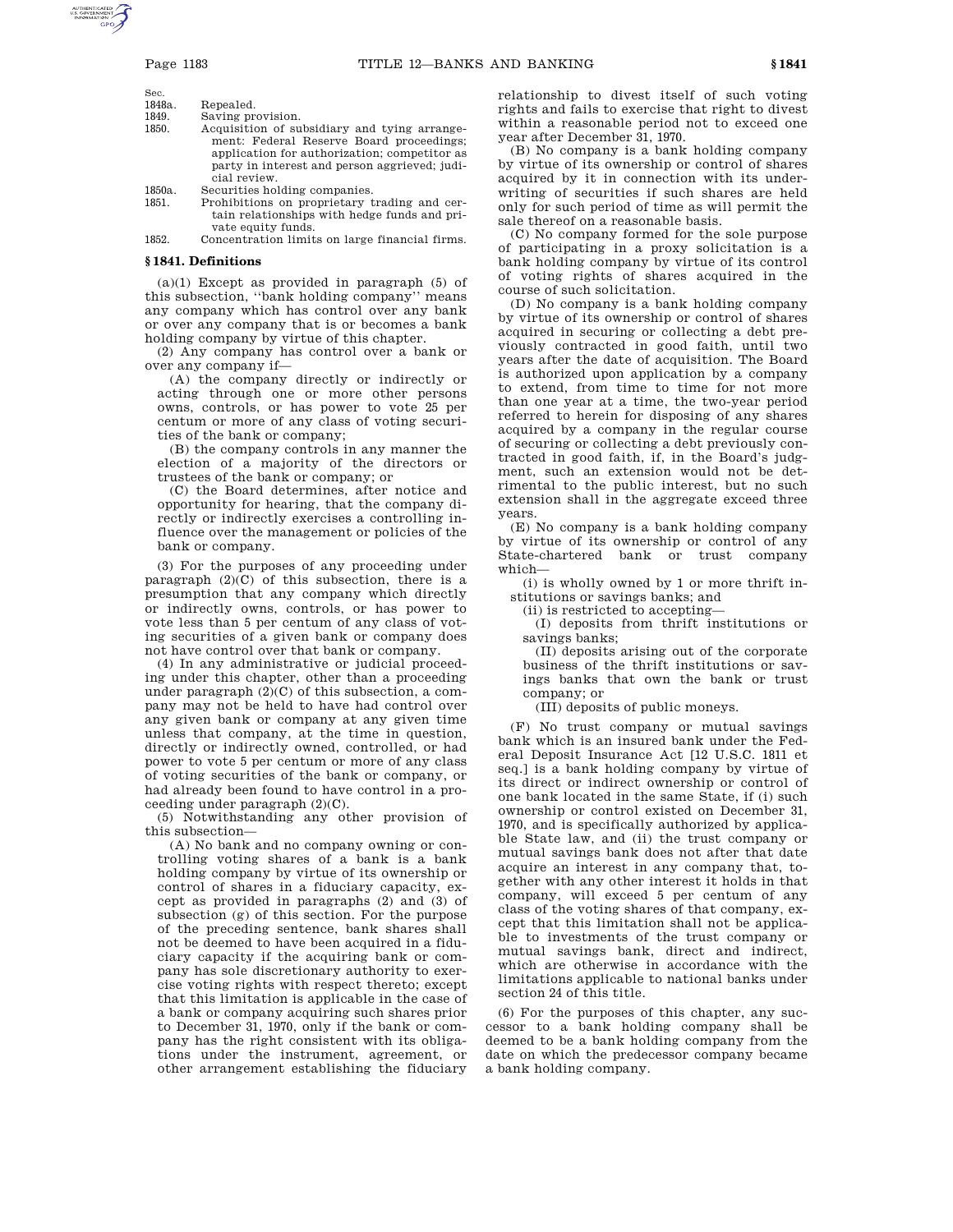(b) ''Company'' means any corporation, partnership, business trust, association, or similar organization, or any other trust unless by its terms it must terminate within twenty-five years or not later than twenty-one years and ten months after the death of individuals living on the effective date of the trust but shall not include any corporation the majority of the shares of which are owned by the United States or by any State, and shall not include a qualified family partnership. ''Company covered in 1970'' means a company which becomes a bank holding company as a result of the enactment of the Bank Holding Company Act Amendments of 1970 and which would have been a bank holding company on June 30, 1968, if those amendments had been enacted on that date.

(c) BANK DEFINED.—For purposes of this chapter—

(1) IN GENERAL.—Except as provided in paragraph (2), the term ''bank'' means any of the following:

(A) An insured bank as defined in section 3(h) of the Federal Deposit Insurance Act [12 U.S.C. 1813(h)].

(B) An institution organized under the laws of the United States, any State of the United States, the District of Columbia, any territory of the United States, Puerto Rico, Guam, American Samoa, or the Virgin Islands which both—

(i) accepts demand deposits or deposits that the depositor may withdraw by check or similar means for payment to third parties or others; and

(ii) is engaged in the business of making commercial loans.

(2) EXCEPTIONS.—The term ''bank'' does not include any of the following:

(A) A foreign bank which would be a bank within the meaning of paragraph (1) solely because such bank has an insured or uninsured branch in the United States.

(B) An insured institution (as defined in subsection (j)).

(C) An organization that does not do business in the United States except as an incident to its activities outside the United States.

(D) An institution that functions solely in a trust or fiduciary capacity, if—

(i) all or substantially all of the deposits of such institution are in trust funds and are received in a bona fide fiduciary capacity;

(ii) no deposits of such institution which are insured by the Federal Deposit Insurance Corporation are offered or marketed by or through an affiliate of such institution;

(iii) such institution does not accept demand deposits or deposits that the depositor may withdraw by check or similar means for payment to third parties or others or make commercial loans; and

(iv) such institution does not—

(I) obtain payment or payment related services from any Federal Reserve bank, including any service referred to in section 11A of the Federal Reserve Act [12 U.S.C. 248a]; or

(II) exercise discount or borrowing privileges pursuant to section 19(b)(7) of the Federal Reserve Act [12 U.S.C. 461(b)(7)].

(E) A credit union (as described in section  $19(b)(1)(A)(iv)$  of the Federal Reserve Act [12]  $U.S.C. 461(b)(1)(A)(iv)$ ]).

(F) An institution, including an institution that accepts collateral for extensions of credit by holding deposits under \$100,000, and by other means which—

(i) engages only in credit card operations;

(ii) does not accept demand deposits or deposits that the depositor may withdraw by check or similar means for payment to third parties or others;

(iii) does not accept any savings or time deposit of less than \$100,000;

(iv) maintains only one office that accepts deposits; and

(v) does not engage in the business of making commercial loans, other than credit card loans that are made to businesses that meet the criteria for a small business concern to be eligible for business loans under regulations established by the Small Business Administration under part 121 of title 13, Code of Federal Regulations.

(G) An organization operating under section 25 or section  $25(a)^1$  of the Federal Reserve Act.

(H) An industrial loan company, industrial bank, or other similar institution which is—

(i) an institution organized under the laws of a State which, on March 5, 1987, had in effect or had under consideration in such State's legislature a statute which required or would require such institution to obtain insurance under the Federal Deposit Insurance Act [12 U.S.C. 1811 et seq.]—

(I) which does not accept demand deposits that the depositor may withdraw by check or similar means for payment to third parties;

(II) which has total assets of less than \$100,000,000; or

(III) the control of which is not acquired by any company after August 10, 1987; or

(ii) an institution which does not, directly, indirectly, or through an affiliate, engage in any activity in which it was not lawfully engaged as of March 5, 1987,

except that this subparagraph shall cease to apply to any institution which permits any overdraft (including any intraday overdraft), or which incurs any such overdraft in such institution's account at a Federal Reserve bank, on behalf of an affiliate if such overdraft is not the result of an inadvertent computer or accounting error that is beyond the control of both the institution and the affiliate, or that is otherwise permissible for a bank controlled by a company described in section 1843(f)(1) of this title.

1See References in Text note below.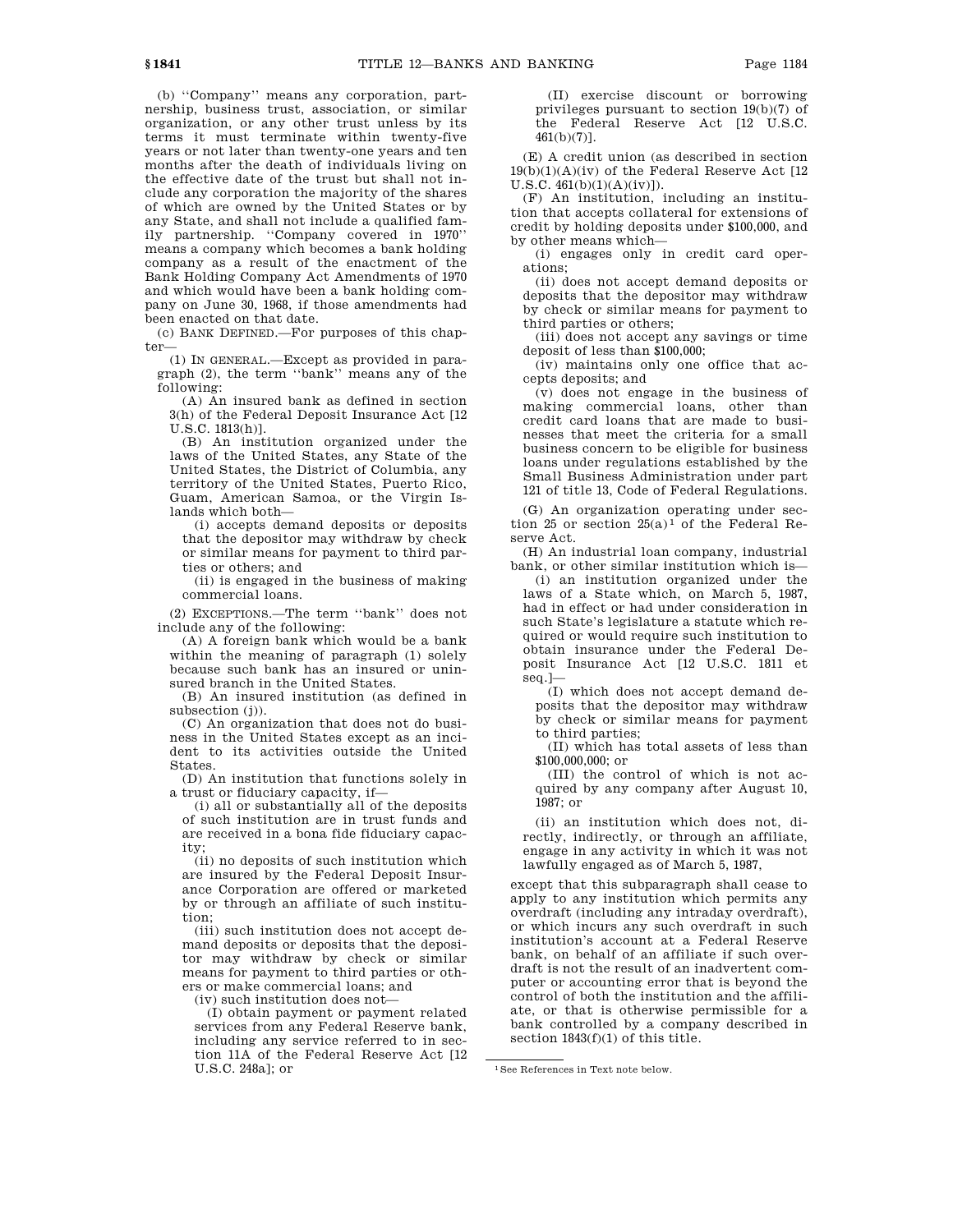(d) ''Subsidiary'', with respect to a specified bank holding company, means (1) any company 25 per centum or more of whose voting shares (excluding shares owned by the United States or by any company wholly owned by the United States) is directly or indirectly owned or controlled by such bank holding company, or is held by it with power to vote; (2) any company the election of a majority of whose directors is controlled in any manner by such bank holding company; or (3) any company with respect to the management of policies of which such bank holding company has the power, directly or indirectly, to exercise a controlling influence, as determined by the Board, after notice and opportunity for hearing.

(e) The term ''successor'' shall include any company which acquires directly or indirectly from a bank holding company shares of any bank, when and if the relationship between such company and the bank holding company is such that the transaction effects no substantial change in the control of the bank or beneficial ownership of such shares of such bank. The Board may, by regulation, further define the term ''successor'' to the extent necessary to prevent evasion of the purposes of this chapter.

(f) ''Board'' means the Board of Governors of the Federal Reserve System.

(g) For the purposes of this chapter—

(1) shares owned or controlled by any subsidiary of a bank holding company shall be deemed to be indirectly owned or controlled by such bank holding company; and

(2) shares held or controlled directly or indirectly by trustees for the benefit of (A) a company, (B) the shareholders or members of a company, or (C) the employees (whether exclusively or not) of a company, shall be deemed to be controlled by such company, unless the Board determines that such treatment is not appropriate in light of the facts and circumstances of the case and the purposes of this chapter.

 $(h)(1)$  Except as provided by paragraph  $(2)$ , the application of this chapter and of section 371c of this title shall not be affected by the fact that a transaction takes place wholly or partly outside the United States or that a company is organized or operates outside the United States.

(2) Except as provided in paragraph (3), the prohibitions of section 1843 of this title shall not apply to shares of any company organized under the laws of a foreign country (or to shares held by such company in any company engaged in the same general line of business as the investor company or in a business related to the business of the investor company) that is principally engaged in business outside the United States if such shares are held or acquired by a bank holding company organized under the laws of a foreign country that is principally engaged in the banking business outside the United States. For the purpose of this subsection, the term ''section 2(h)(2) company'' means any company whose shares are held pursuant to this paragraph.

(3) Nothing in paragraph (2) authorizes a section 2(h)(2) company to engage in (or acquire or hold more than 5 percent of the outstanding shares of any class of voting securities of a company engaged in) any banking, securities, insurance, or other financial activities, as defined by the Board, in the United States. This paragraph does not prohibit a section 2(h)(2) company from holding shares that were lawfully acquired before August 10, 1987.

(4) No domestic office or subsidiary of a bank holding company or subsidiary thereof holding shares of a section  $2(h)(2)$  company may extend credit to a domestic office or subsidiary of such section 2(h)(2) company on terms more favorable than those afforded similar borrowers in the United States.

(5) No domestic banking office or bank subsidiary of a bank holding company that controls a section 2(h)(2) company may offer or market products or services of such section 2(h)(2) company, or permit its products or services to be offered or marketed by or through such section 2(h)(2) company, unless such products or services were being so offered or marketed as of March 5, 1987, and then only in the same manner in which they were being offered or marketed as of that date.

(i) THRIFT INSTITUTION.—For purposes of this chapter, the term ''thrift institution'' means—

(1) any domestic building and loan or savings and loan association;

(2) any cooperative bank without capital stock organized and operated for mutual purposes and without profit;

(3) any Federal savings bank; and

(4) any State-chartered savings bank the holding company of which is registered pursuant to section 1730a 1 of this title.

(j) DEFINITION OF SAVINGS ASSOCIATIONS AND RELATED TERM.—The term ''savings association'' or ''insured institution'' means—

(1) any Federal savings association or Federal savings bank;

(2) any building and loan association, savings and loan association, homestead association, or cooperative bank if such association or cooperative bank is a member of the Deposit Insurance Fund; and

(3) any savings bank or cooperative bank which is deemed by the appropriate Federal banking agency to be a savings association under section 1467a(*l*) of this title.

(k) AFFILIATE.—For purposes of this chapter, the term ''affiliate'' means any company that controls, is controlled by, or is under common control with another company.

(*l*) SAVINGS BANK HOLDING COMPANY.—For purposes of this chapter, the term ''savings bank holding company'' means any company which controls one or more qualified savings banks if the aggregate total assets of such savings banks constitute, upon formation of the holding company and at all times thereafter, at least 70 percent of the total assets of such company.

(m) [Repealed]

(n) INCORPORATED DEFINITIONS.—For purposes of this chapter, the terms ''depository institution'', ''insured depository institution'', ''appropriate Federal banking agency'', ''default'', ''in danger of default'', and ''State bank supervisor'' have the same meanings as in section 3 of the Federal Deposit Insurance Act [12 U.S.C. 1813].

(*o*) OTHER DEFINITIONS.—For purposes of this chapter, the following definitions shall apply: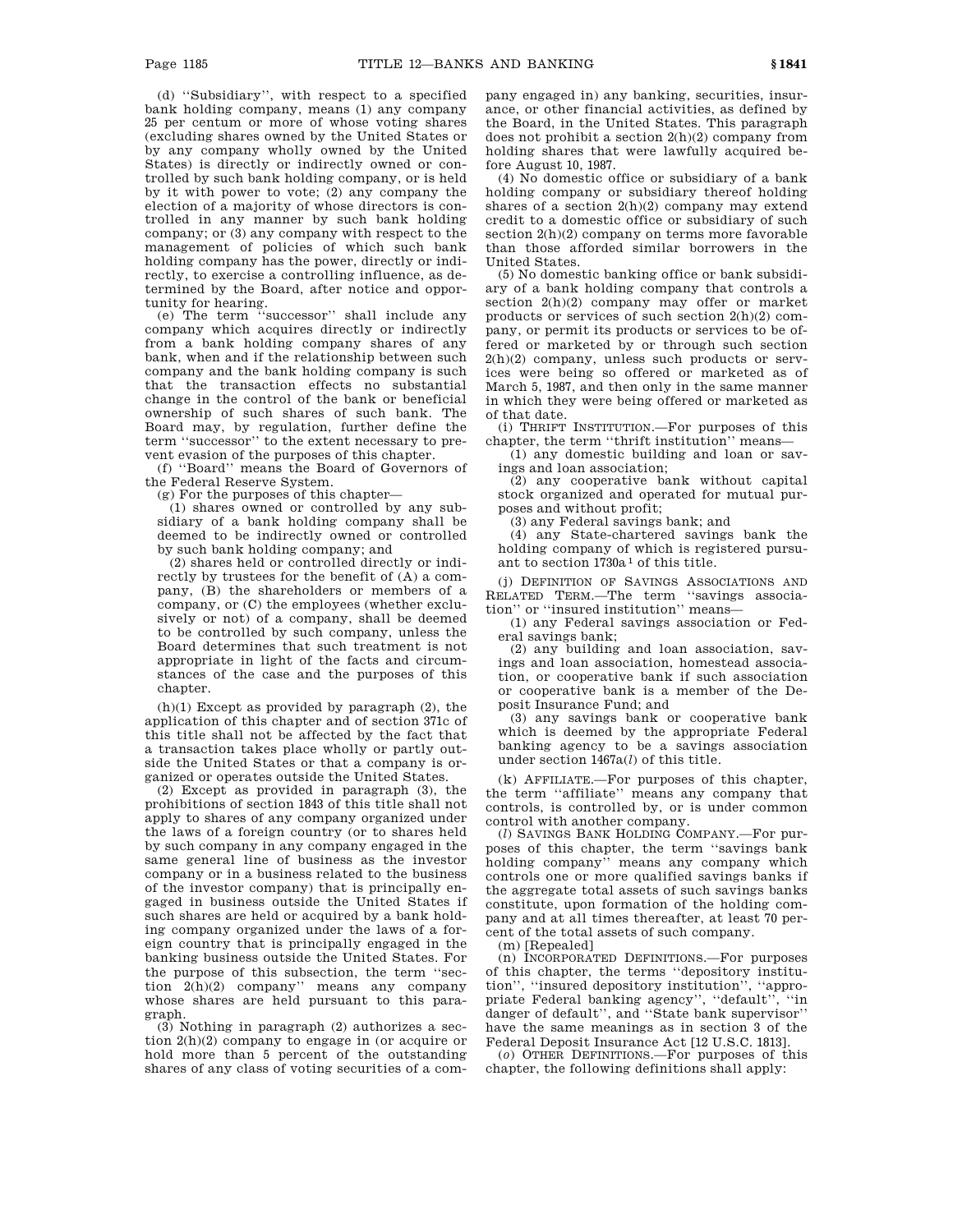(1) CAPITAL TERMS.—

(A) INSURED DEPOSITORY INSTITUTIONS.— With respect to insured depository institutions, the terms ''well capitalized'', ''adequately capitalized'', and ''undercapitalized'' have the same meanings as in section 38 of the Federal Deposit Insurance Act [12 U.S.C. 1831*o*].

(B) BANK HOLDING COMPANY.—

(i) ADEQUATELY CAPITALIZED.—With respect to a bank holding company, the term ''adequately capitalized'' means a level of capitalization which meets or exceeds all applicable Federal regulatory capital standards.

(ii) WELL CAPITALIZED.—A bank holding company is ''well capitalized'' if it meets the required capital levels for well capitalized bank holding companies established by the Board.

(C) OTHER CAPITAL TERMS.—The terms ''Tier 1'' and ''risk-weighted assets'' have the meanings given those terms in the capital guidelines or regulations established by the Board for bank holding companies.

(2) ANTITRUST LAWS.—Except as provided in section 1849 of this title, the term ''antitrust laws'

(A) has the same meaning as in subsection (a) of section 12 of title 15; and

(B) includes section 45 of title 15 to the extent that such section 45 relates to unfair methods of competition.

(3) BRANCH.—The term ''branch'' means a domestic branch (as defined in section 3 of the Federal Deposit Insurance Act [12 U.S.C. 1813]).

(4) HOME STATE.—The term ''home State'' means—

(A) with respect to a national bank, the State in which the main office of the bank is located;

(B) with respect to a State bank, the State by which the bank is chartered;

(C) with respect to a bank holding company, the State in which the total deposits of all banking subsidiaries of such company are the largest on the later of—

(i) July 1, 1966; or

(ii) the date on which the company becomes a bank holding company under this chapter:

(D) with respect to a State savings association, the State by which the savings association is chartered; and

(E) with respect to a Federal savings association, the State in which the home office (as defined by the regulations of the Director of the Office of Thrift Supervision, or, on and after the transfer date,<sup>1</sup> the Comptroller of the Currency) of the Federal savings association is located.

(5) HOST STATE.—The term ''host State'' means—

(A) with respect to a bank, a State, other than the home State of the bank, in which the bank maintains, or seeks to establish and maintain, a branch; and

(B) with respect to a bank holding company, a State, other than the home State of the company, in which the company controls, or seeks to control, a bank subsidiary.

(6) OUT-OF-STATE BANK.—The term ''out-of-State bank'' means, with respect to any State, a bank whose home State is another State.

(7) OUT-OF-STATE BANK HOLDING COMPANY.— The term ''out-of-State bank holding company'' means, with respect to any State, a bank holding company whose home State is another State.

(8) LEAD INSURED DEPOSITORY INSTITUTIONS.— (A) IN GENERAL.—The term ''lead insured depository institution'' means the largest insured depository institution controlled by the subject bank holding company at any time, based on a comparison of the average total risk-weighted assets controlled by each insured depository institution during the

previous 12-month period. (B) BRANCH OR AGENCY.—For purposes of this paragraph and section 1843(j)(4) of this title, the term ''insured depository institution'' includes any branch or agency operated in the United States by a foreign bank.

(9) WELL MANAGED.—The term ''well managed'' means—

(A) in the case of any company or depository institution which receives examinations, the achievement of—

(i) a CAMEL composite rating of 1 or 2 (or an equivalent rating under an equivalent rating system) in connection with the most recent examination or subsequent review of such company or institution; and

(ii) at least a satisfactory rating for management, if such rating is given; or

(B) in the case of a company or depository institution that has not received an examination rating, the existence and use of managerial resources which the Board determines are satisfactory.

(10) QUALIFIED FAMILY PARTNERSHIP.—The term ''qualified family partnership'' means a general or limited partnership that the Board determines—

(A) does not directly control any bank, except through a registered bank holding company;

(B) does not control more than 1 registered bank holding company;

(C) does not engage in any business activity, except indirectly through ownership of other business entities;

(D) has no investments other than those permitted for a bank holding company pursuant to section 1843(c) of this title;

(E) is not obligated on any debt, either directly or as a guarantor;

(F) has partners, all of whom are either— (i) individuals related to each other by blood, marriage (including former marriage), or adoption; or

(ii) trusts for the primary benefit of individuals related as described in clause (i); and

(G) has filed with the Board a statement that includes—

(i) the basis for the eligibility of the partnership under subparagraph (F);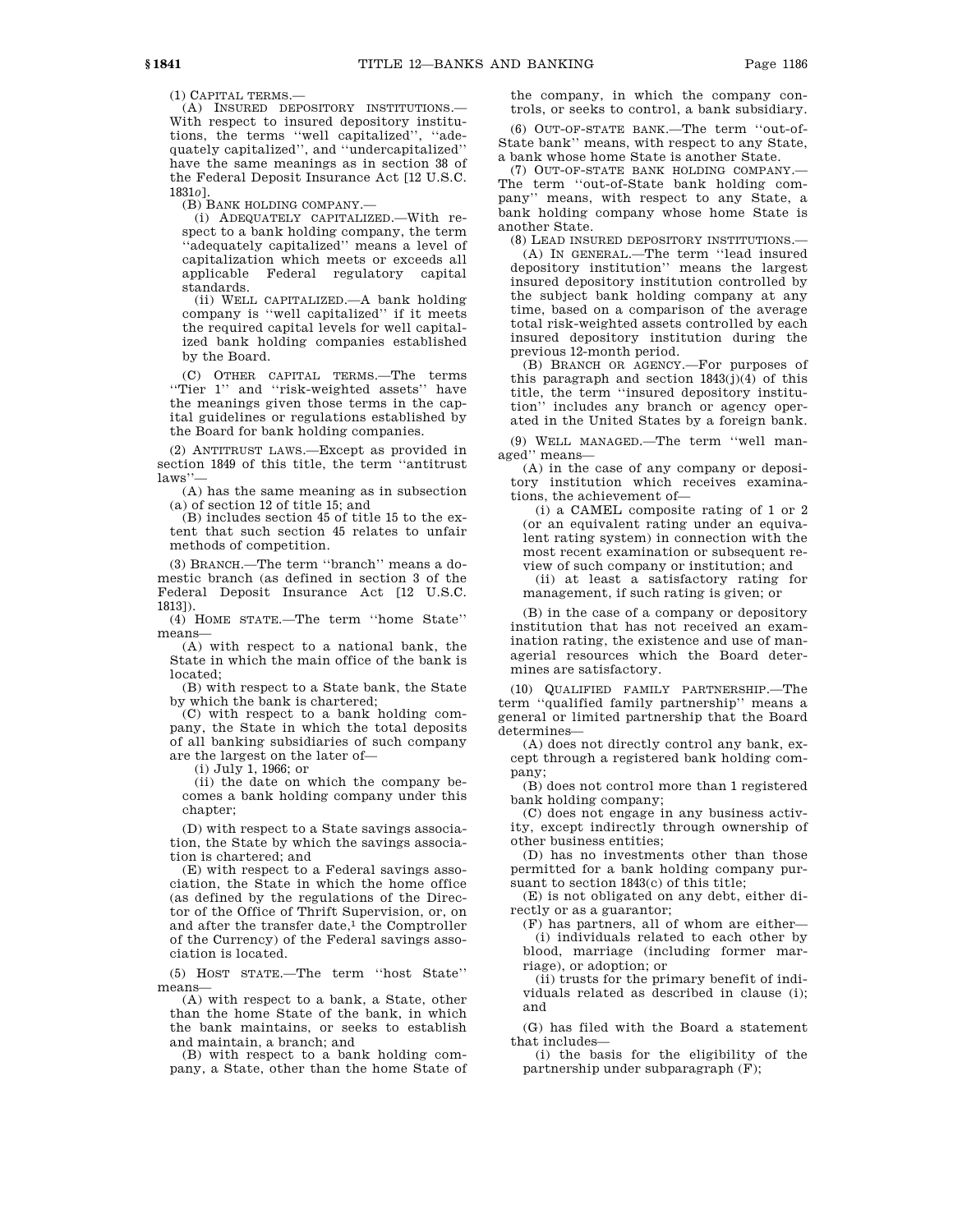(ii) a list of the existing activities and investments of the partnership;

(iii) a commitment to comply with this paragraph;

(iv) a commitment to comply with section 7 of the Federal Deposit Insurance Act [12 U.S.C. 1817] with respect to any acquisition of control of an insured depository institution occurring after September 30, 1996; and

 $(v)$  a commitment to be subject, to the same extent as if the qualified family partnership were a bank holding company—

(I) to examination by the Board to assure compliance with this paragraph; and

(II) to section 8 of the Federal Deposit Insurance Act [12 U.S.C. 1818].

(p) FINANCIAL HOLDING COMPANY.—For purposes of this chapter, the term ''financial holding company'' means a bank holding company that meets the requirements of section  $1843(l)(1)$ of this title.

(q) INSURANCE COMPANY.—For purposes of sections 1843 and 1844 of this title, the term ''insurance company'' includes any person engaged in the business of insurance to the extent of such activities.

(May 9, 1956, ch. 240, §2, 70 Stat. 133; Pub. L. 89–485, §§1–6, July 1, 1966, 80 Stat. 236, 237; Pub. L. 91–607, title I, §101, Dec. 31, 1970, 84 Stat. 1760; Pub. L. 95–188, title III, §301(b), Nov. 16, 1977, 91 Stat. 1389; Pub. L. 95–369, §8(e), Sept. 17, 1978, 92 Stat. 623; Pub. L. 97–320, title I, §118(b), title III, §333, title IV, §404(d)(1), Oct. 15, 1982, 96 Stat. 1479, 1504, 1512; Pub. L. 100–86, title I, §101(a), (e), title II, §205(a), Aug. 10, 1987, 101 Stat. 554, 562, 584; Pub. L. 101–73, title VI, §602(a), Aug. 9, 1989, 103 Stat. 409; Pub. L. 103–328, title I, §101(c), Sept. 29, 1994, 108 Stat. 2341; Pub. L. 104–208, div. A, title II, §§2207, 2208(b), 2304(b), 2610, 2704(d)(17), Sept. 30, 1996, 110 Stat. 3009–406, 3009–408, 3009–425, 3009–475, 3009–495; Pub. L. 106–102, title I, §§103(c)(1), 107(c), 119, title VII, §724, Nov. 12, 1999, 113 Stat. 1351, 1359, 1373, 1471; Pub. L. 108–386, §8(c)(1), Oct. 30, 2004, 118 Stat. 2231; Pub. L. 109–171, title II, §2102(b), Feb. 8, 2006, 120 Stat. 9; Pub. L. 109–173, §9(h)(1), Feb. 15, 2006, 119 Stat. 3618; Pub. L. 109–351, title VII, §§706, 727(a), Oct. 13, 2006, 120 Stat. 1987, 2003; Pub. L. 111–203, title III, §354(1), title VI, §§623(b)(2), 628, July 21, 2010, 124 Stat. 1546, 1635, 1640.)

### REFERENCES IN TEXT

This chapter, referred to in subsecs. (a)(1), (4), (c), and (g) to (p), was in the original ''this Act'', meaning act May 9, 1956, ch. 240, 70 Stat. 133, known as the Bank Holding Company Act of 1956, which enacted this chapter and sections 1101 to 1103 of Title 26, Internal Revenue Code, and enacted provisions set out as notes under this section. For complete classification of this Act to the Code, see Short Title note set out below and Tables.

The Federal Deposit Insurance Act, referred to in subsecs.  $(a)(5)(F)$  and  $(c)(2)(H)(i)$ , is act Sept. 21, 1950, ch. 967, §2, 64 Stat. 873, which is classified generally to chapter 16 (§1811 et seq.) of this title. For complete classification of this Act to the Code, see Short Title

note set out under section 1811 of this title and Tables. Enactment of the Bank Holding Company Act Amendments of 1970, referred to in subsec. (b), means enactment of Pub. L. 91–607, on Dec. 31, 1970. For classi-fication of Pub. L. 91–607, see Short Title of 1970 Amendment note below.

Section 25 of the Federal Reserve Act, referred to in subsec. (c)(2)(G), is classified to subchapter I (§601 et seq.) of chapter 6 of this title. Section 25(a) of the Federal Reserve Act, which is classified to subchapter II (§611 et seq.) of chapter 6 of this title, was renumbered section 25A of that act by Pub. L. 102-242, title I, §142(e)(2), Dec. 19, 1991, 105 Stat. 2281.

Sections 1727 and 1730a of this title, referred to in subsec. (i)(4), were repealed by Pub. L. 101–73, title IV, §407, Aug. 9, 1989, 103 Stat. 363.

A section  $2(h)(2)$  company, referred to in subsec.  $(h)(3)$ to  $(5)$ , is defined in subsec.  $(h)(2)$  of this section.

The transfer date, referred to in subsec. (*o*)(4)(E), probably means the transfer date defined in section 5301 of this title.

#### AMENDMENTS

2010—Subsec. (c)(2)(F)(v). Pub. L. 111–203, §628, inserted '', other than credit card loans that are made to businesses that meet the criteria for a small business concern to be eligible for business loans under regulations established by the Small Business Administration under part 121 of title 13, Code of Federal Regulations'' before the period.

Subsec. (j)(3). Pub. L. 111–203, §354(1), substituted ''appropriate Federal banking agency'' for ''Director of the Office of Thrift Supervision''.

Subsec. (*o*)(4)(D), (E). Pub. L. 111–203, §623(b)(2), added subpars. (D) and (E).

2006—Subsec.  $(c)(2)(1)$ , (J). Pub. L. 109-351, §727(a)(1), struck out subpars. (I) and (J), which related to the Investors Fiduciary Trust Company, located in Kansas City, Missouri, and certain savings banks as defined by section  $1831(e)$  of this title, respectively.

Subsec. (g)(2). Pub. L. 109–351, §706, inserted before period at end '', unless the Board determines that such treatment is not appropriate in light of the facts and circumstances of the case and the purposes of this chapter''.

Subsec. (j)(2). Pub. L. 109–173 substituted ''Deposit Insurance Fund'' for ''Savings Association Insurance Fund''.

Pub. L. 109–171 repealed Pub. L. 104–208, §2704(d)(17). See 1996 Amendment note below.

Subsec. (m). Pub. L. 109–351, §727(a)(2), substituted ''(m) [Repealed]'' for subsec. (m), which defined ''qualified savings bank''.

2004—Subsec. (c)(3). Pub. L. 108–386 struck out heading and text of par. (3). Text read as follows: ''The term 'District bank' means any bank operating under the Code of Law for the District of Columbia''.

1999—Subsec. (a)(5)(E)(i). Pub. L. 106–102, §724, inserted "1 or more" before "thrift institutions".

Subsec. (c)(2)(H). Pub. L. 106–102, §107(c), inserted '', or that is otherwise permissible for a bank controlled by a company described in section  $1843(f)(1)$  of this title'' before period at end of concluding provisions.

Subsec. (n). Pub. L. 106–102, §103(c)(1)(A), inserted '''depository institution','' after ''the terms''.

Subsec. (*o*)(1)(A). Pub. L. 106–102, §119, substituted 'section 38" for "section 38(b)".

Subsecs. (p), (q). Pub. L. 106–102, §103(c)(1)(B), added subsecs. (p) and  $(q)$ .

1996—Subsec. (b). Pub. L. 104–208, §2610(1), inserted , and shall not include a qualified family partnership' after ''by any State''.

Subsec. (c)(2)(F). Pub. L. 104–208, §2304(b), inserted '', including an institution that accepts collateral for extensions of credit by holding deposits under \$100,000, and by other means'' after ''An institution'' in introductory provisions.

Subsec. (g)(3). Pub. L. 104–208, §2207, struck out par. (3) which read as follows: ''shares transferred after January 1, 1966, by any bank holding company (or by any company which, but for such transfer, would be a bank holding company) directly or indirectly to any transferee that is indebted to the transferor, or has one or more officers, directors, trustees, or beneficiaries in common with or subject to control by the transferor,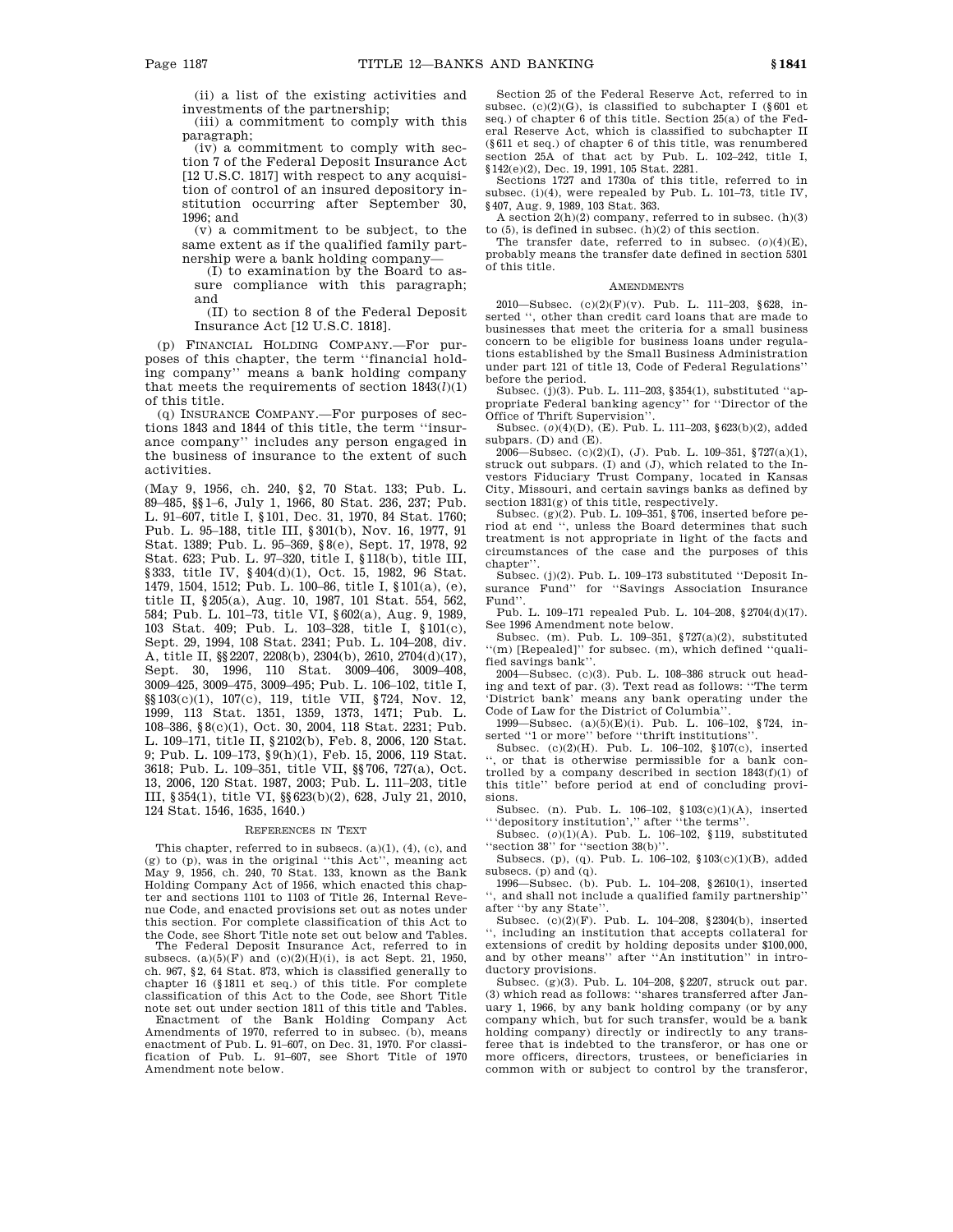shall be deemed to be indirectly owned or controlled by the transferor unless the Board, after opportunity for hearing, determines that the transferor is not in fact capable of controlling the transferee.''

Subsec. (j)(2). Pub. L. 104–208, §2704(d)(17), which directed substitution of ''Deposit Insurance Fund'' for ''Savings Association Insurance Fund'', was repealed by Pub. L. 109–171. See Effective Date of 1996 Amendment note below and 2006 Amendment note above.

Subsec. (*o*)(1). Pub. L. 104–208, §2208(b)(1), added heading and text of par. (1) and struck out heading and text of former par. (1). Text read as follows: ''The term 'adequately capitalized' means a level of capitalization which meets or exceeds all applicable Federal regulatory capital standards.''

Subsec. (*o*)(8), (9). Pub. L. 104–208, §2208(b)(2), added pars. (8) and (9).

Subsec. (*o*)(10). Pub. L. 104–208, §2610(2), added par.  $(10).$ 

1994—Subsecs. (n), (*o*). Pub. L. 103–328 added subsecs. (n) and (*o*).

 $1989$ —Subsec. (j). Pub. L. 101–73 amended subsec. (j) generally, substituting provisions defining ''saving association'' or ''insured institution'' for provisions defining ''insured institution''.

1987—Subsec. (a)(5)(E). Pub. L. 100–86, §101(e), amended subpar. (E) generally. Prior to amendment, subpar. (E) read as follows: ''No company is a bank holding company by virtue of its ownership or control of any State chartered bank or trust company which is wholly owned by thrift institutions and which restricts itself to the acceptance of deposits from thrift institutions, deposits arising out of the corporate business of its owners, and deposits of public moneys.''

Subsec. (c). Pub. L. 100–86, §101(a)(1), amended subsec. (c) generally. Prior to amendment, subsec. (c) read as follows: '''Bank' means any institution organized under the laws of the United States, any State of the United States, the District of Columbia, any territory of the United States, Puerto Rico, Guam, American Samoa, or the Virgin Islands, except an institution the accounts of which are insured by the Federal Savings and Loan Insurance Corporation or an institution chartered by the Federal Home Loan Bank Board, which (1) accepts deposits that the depositor has a legal right to withdraw on demand, and (2) engages in the business of making commercial loans. Such term does not include any organization operating under section 25 or section 25 (a) of the Federal Reserve Act, or any organization which does not do business within the United States except as an incident to its activities outside the United States. 'District bank' means any bank organized or operating under the Code of Law for the District of Columbia. The term 'bank' also includes a State chartered bank or a national banking association which is owned exclusively (except to the extent directors' qualifying shares are required by law) by other depository institutions or by a bank holding company which is owned exclusively by other depository institutions and is organized to engage exclusively in providing services for other depository institutions and their officers, directors, and employees.''

Subsec. (h)(2). Pub. L. 100–86, §205(a), added par. (2) and struck out former par. (2) which read as follows: ''The prohibitions of section 1843 of this title shall not apply to shares of any company organized under the laws of a foreign country (or to shares held by such company in any company engaged in the same general line of business as the investor company or in a business related to the business of the investor company) that is principally engaged in business outside the United States if such shares are held or acquired by a bank holding company organized under the laws of a foreign country that is principally engaged in the banking business outside the United States, except that (1) such exempt foreign company (A) may engage in or hold shares of a company engaged in the business of underwriting, selling or distributing securities in the United States only to the extent that a bank holding company may do so under this chapter and under regulations or orders issued by the Board under this chapter, and (B) may engage in the United States in any banking or financial operations or types of activities permitted under section 1843(c)(8) of this title or in any order or regulation issued by the Board under such section only with the Board's prior approval under that section, and (2) no domestic office or subsidiary of a bank holding company or subsidiary thereof holding shares of such company may extend credit to a domestic office or subsidiary of such exempt company on terms more favorable than those afforded similar borrowers in the United States.

Subsec. (h)(3) to (5). Pub. L. 100–86, §205(a), added pars. (3) to (5).

Subsec. (i). Pub. L. 100–86, §101(a)(2), amended subsec. (i) generally. Prior to amendment, subsec. (i) read as follows: ''The term 'thrift institution' means (1) a domestic building and loan or savings and loan association, (2) a cooperative bank without capital stock organized and operated for mutual purposes and without profit, (3) a mutual savings bank not having capital stock represented by shares or (4) a Federal savings bank.''

Subsecs. (j) to (m). Pub. L. 100–86, §101(a)(3), added subsecs. (j) to (m).

1982—Subsec. (c). Pub. L. 97–320, §404(d)(1), inserted references to State chartered banks and national banking associations as being included in definition of ''bank''.

Pub. L. 97–320, §333, excepted from term ''bank'' an institution the accounts of which are insured by the Federal Savings and Loan Insurance Corporation or an institution chartered by the Federal Home Loan Bank Board.

Subsec. (i)(4). Pub. L. 97–320, §118(b), added cl. (4).

1978—Subsec. (h). Pub. L. 95–369 designated existing provisions as par. (1), substituted ''Except as provided by paragraph (2), the application'' for ''The application''; struck out a proviso holding the prohibitions of section 1843 not applicable to shares of any company organized under the laws of a foreign country not doing business within the United States, if such shares are held or acquired by a bank holding company principally engaged in banking business outside the United States; and added par. (2).

1977—Subsec.  $(a)(5)(D)$ . Pub. L. 95-188 authorized the Board to extend the time for disposition of acquired shares for not more than one year at a time and three years in the aggregate.

1970—Subsec. (a). Pub. L. 91–607, §101(a), in revising the provisions, added par. (1) definition of bank holding company; incorporated provisions of former cl. (1) in provisions designated as par. (2)(A), inserting text respecting company acting through one or more other persons, substituting ''power to vote'' for ''holds with power to vote'' and provision for voting of any class of voting securities of the bank or company for prior provision for voting of voting shares of each of two or more banks; incorporated former provisions of former cl. (2) in provisions designated as par. (2)(B), providing for election of trustees and substituting bank or company for directors of each of two or more banks designated cl.  $(A)$  as par.  $(5)(A)$ , inserting provision that acquisition of shares shall not be deemed acquisition of shares in a fiduciary capacity if the banks or company has sole discretionary authority to exercise voting rights with respect thereto, and making such limitation applicable to bank or company acquiring the shares prior to Dec. 31, 1970, where there is right of divestiture of voting rights and there is a failure to exercise that right within reasonable time not exceeding one year after Dec. 31, 1970; incorporated former cls. (B) and  $(C)$  in provisions designated as pars.  $(5)(B)$  and  $(C)$ ; added par.  $(5)(D)$  to  $(F)$ ; and designated concluding part of first sentence as par. (6), substituting ''from the date on which'' for ''from the date as of which''.

Subsec. (b). Pub. L. 91–607, §101(b), redefined term 'company'' to include "partnership", which has been expressly excluded, and inserted definition of ''company covered in 1970''.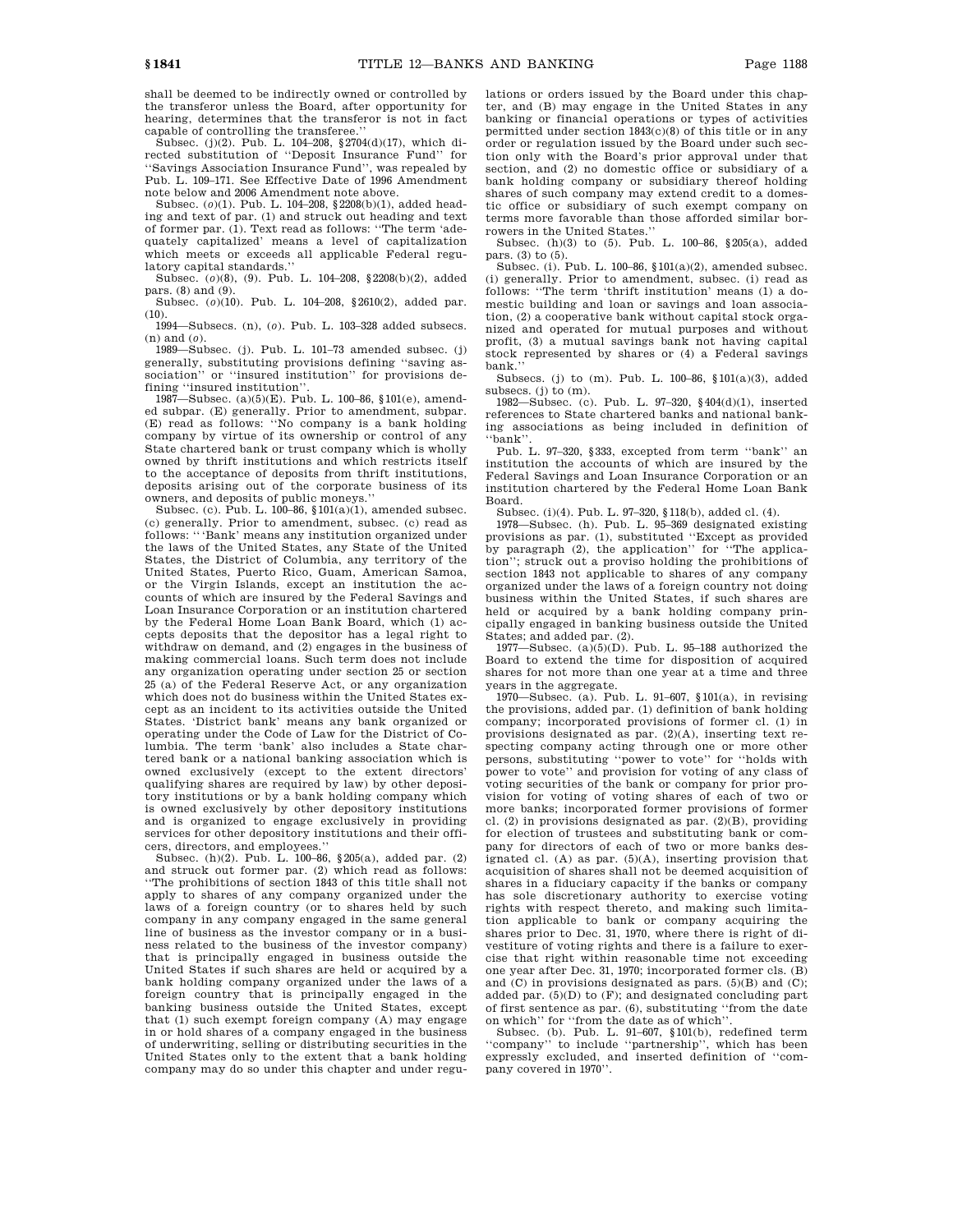Subsec. (c). Pub. L. 91–607, §101(c), redefined term ''bank'' to mean any institution organized under Federal, State, District of Columbia, etc., laws, designated existing provisions as cl. (1), added cl. (2), and excepted from exclusion from such term an organization which does business within the United States as an incident to its activities outside the United States.

Subsec. (d)(3). Pub. L. 91–607, §101(d), added cl. (3).

Subsec. (i). Pub. L. 91–607, §101(e), added subsec. (i).

1966—Subsec. (a). Pub. L. 89–485, §1, struck out provision placing within the classification of bank holding company any company for the benefit of whose shareholders or members 25 per centum or more of the voting shares of each of two or more banks or a bank holding company is held by trustees, struck out provision exempting from classification as bank holding companies any companies that are registered under the Investment Company Act of 1940, and were so registered prior to May 15, 1955 (or which is affiliated with any such company in such manner as to constitute an affiliated company within the meaning of that Act), unless that company (or affiliated company), as the case may be, directly owns 25 per centum or more of the voting shares of each of two or more banks, struck out provision exempting from classification as bank holding companies any companies having 80 per centum or more of their total assets composed of holdings in the field of agriculture, substituted voting shares for shares in the description of the securities the ownership or control of which, in a fiduciary capacity, would be exempted from causing the formation of a bank holding company, added ''company'' to ''bank'' as the business entities eligible for the fiduciary ownership exemption, and inserted reference in the fiduciary ownership exemption to pars. (2) and (3) of subsec. (g) of this section.

Subsec. (b). Pub. L. 89–485, §2, exempted from definition of ''company'' any trust which by its terms must terminate within twenty-five years or not later than twenty-one years and ten months after the death of individuals living on the effective date of the trust, and struck out the exemption formerly granted to nonprofit religious, charitable, and educational organizations.

Subsec. (c). Pub. L. 89–485, §3, substituted ''any institution that accepts deposits that the depositor has a legal right to withdraw on demand'' for ''any national banking institution or any state bank, savings bank, or trust company'' in the definition of ''bank'' and extended the exemption for foreign banking corporations to include ''agreement'' foreign banking corporations under section 25 of the Federal Reserve Act.

Subsec. (d). Pub. L. 89–485, §4, inserted provision relating to indirect ownership or control and the holding of power to vote to direct ownership or control as the methods by which the holding of 25 per centum or more of voting shares in a company will qualify that company as a subsidiary, and struck out provisions under which any company 25 per centum or more of whose voting shares are held by trustees for the benefit of the shareholders or members of a bank holding company qualifies as a subsidiary.

Subsec. (g). Pub. L. 89–485, §§5, 6, substituted provi-sions setting out treatment to be accorded shares owned or controlled by subsidiaries of bank holding companies, shares held or controlled by trustees for the benefit of companies, shareholders or members of companies, and employees of companies, and shares transferred after January 1, 1966, by bank holding companies to transferees that are indebted to the transferor or have one or more officers, directors, trustees, or beneficiaries in common with the transferor for provisions defining ''agriculture''.

Subsec. (h). Pub. L. 89–485,  $§6$ , added subsec. (h).

#### EFFECTIVE DATE OF 2010 AMENDMENT

Amendment by section 354(1) of Pub. L. 111–203 effective on the transfer date, see section 351 of Pub. L. 111–203, set out as a note under section 906 of Title 2, The Congress.

Amendment by sections 623(b)(2) and 628 of Pub. L. 111–203 effective 1 day after July 21, 2010, except as otherwise provided, see section 4 of Pub. L. 111–203, set out as an Effective Date note under section 5301 of this title.

#### EFFECTIVE DATE OF 2006 AMENDMENT

Amendment by Pub. L. 109–173 effective Mar. 31, 2006, see section 9(j) of Pub. L. 109–173, set out as a note under section 24 of this title.

Amendment by Pub. L. 109–171 effective no later than the first day of the first calendar quarter that begins after the end of the 90-day period beginning Feb. 8, 2006, see section 2102(c) of Pub. L. 109–171, set out as a Merger of BIF and SAIF note under section 1821 of this title.

### EFFECTIVE DATE OF 2004 AMENDMENT

Amendment by Pub. L. 108–386 effective Oct. 30, 2004, and, except as otherwise provided, applicable with respect to fiscal year 2005 and each succeeding fiscal year, see sections 8(i) and 9 of Pub. L. 108–386, set out as notes under section 321 of this title.

#### EFFECTIVE DATE OF 1999 AMENDMENT

Amendment by sections 103(c)(1), 107(c), and 119 of Pub. L. 106–102 effective 120 days after Nov. 12, 1999, see section 161 of Pub. L. 106–102, set out as a note under section 24 of this title.

## EFFECTIVE DATE OF 1996 AMENDMENT

Amendment by section 2704(d)(17) of Pub. L. 104–208 effective Jan. 1, 1999, if no insured depository institution is a savings association on that date, see section  $2704(c)$  of Pub. L.  $104-208$ , formerly set out as a note under section 1821 of this title.

### EFFECTIVE DATE OF 1994 AMENDMENT

Amendment by Pub. L. 103–328 effective at end of 1 year period beginning on Sept. 29, 1994, see section 101(e) of Pub. L. 103–328, set out as a note under section 1828 of this title.

### SHORT TITLE OF 1988 AMENDMENT

Pub. L. 100–418, title III, §3401, Aug. 23, 1988, 102 Stat. 1384, provided that: ''This subtitle [subtitle E (§§3401, 3402) of title III of Pub. L. 100–418, amending section 1843 of this title] may be cited as the 'Export Trading Company Act Amendments of 1988'.''

#### SHORT TITLE OF 1982 AMENDMENT

Pub. L. 97–290, title II, §201, Oct. 8, 1982, 96 Stat. 1235, provided that: ''This title [enacting section 635a–4 of this title, amending sections 372 and 1843 of this title, and enacting provisions set out as notes under section 1843 of this title] may be cited as the 'Bank Export Services Act'.

#### SHORT TITLE OF 1970 AMENDMENT

Pub. L. 91–607, §1, Dec. 31, 1970, 84 Stat. 1760, provided: ''That this Act [enacting chapter 22 (§1971 et seq.) and section 1850 of this title and sections 324b and 324c of former Title 31, Money and Finance, amending sections 1841 to 1843 and 1849 of this title and sections 324, 391 of former Title 31, repealing sections 316 and 458 of former Title 31, enacting provisions set out as notes under sections 317e and 391 of former Title 31, and amending provisions set out as a note under section 405a–1 of former Title 31] may be cited as the 'Bank Holding Company Act Amendments of 1970'.''

#### SHORT TITLE

Act May 9, 1956, ch. 240, §1, 70 Stat. 133, provided: ''That this Act [enacting this chapter and sections 1101 to 1103 of Title 26, Internal Revenue Code] may be cited as the 'Bank Holding Company Act of 1956'.'

#### **SEPARABILITY**

Act May 9, 1956, ch. 240, §12, 70 Stat. 146, provided that: ''If any provision of this Act [enacting this chap-